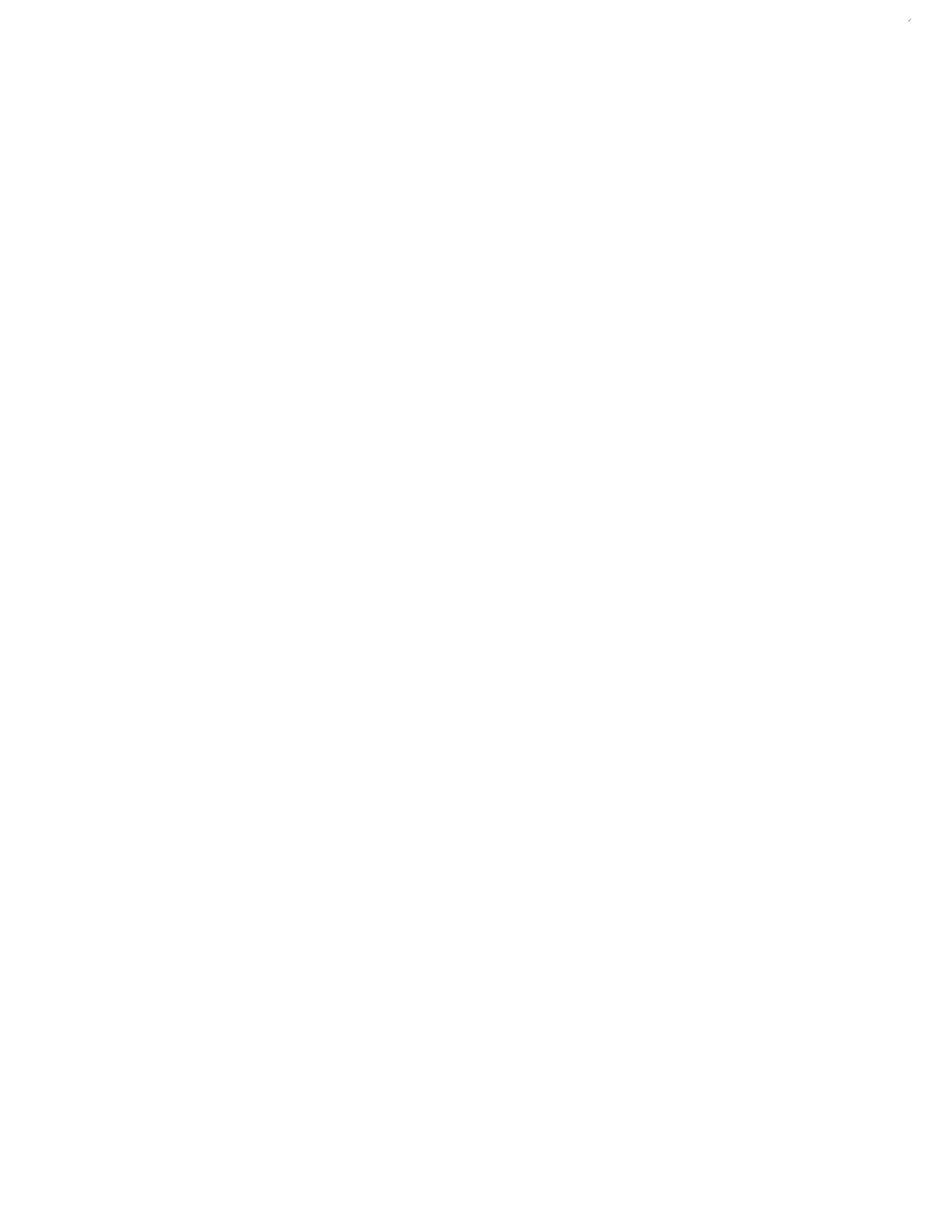- 2. With regard to the questions raised by Honourable Tjeundo, once again, the NBC is classified as a non-commercial entity in line with *Section* 2 *of the Public Enterprises Act, Act no.* 1 *of 2019.* This implies that NBC should receive full financial support from the Shareholder in line with its mandate. However, despite the NBC being a noncommercial SOE, it still generates own revenue averaging N\$ 103 million per annum i.e., if we take the past five (5) years into consideration. This needs to be recognised and applauded. Therefore, I beg to differ with the Honourable's contention that, the NBC is one of the worst performing non-commercial state entities while the results and facts speak differently. I am also saying this against the background where we find commercial SOEs who do not come close to making any profit let alone break even.
- 3. Hon. Speaker, it would be useful if Hon. Tjeundo could share his basis of regarding the NBC as non-performing for the purpose of continued improvement at the Institution. For now, I have no choice but to applaud both the NBC Board, Management and Staff for their tireless efforts and dedication to improve the levels of NBC's own generated revenue.
- 4. Hon. Speaker allow me to address Hon Josef Kauandenge and Hon. Kazeongere Tjeundo's questions Simultaneously since some of the matters raised are identical.

### 5. Question 1: Was there any consultations with you on the handsome bonuses that was paid to the NBC Management with the Director General receiving in excess of N\$500,OOO?

Answer: Firstly, the NBC employs staff based on legally binding contracts of employment which stipulate the conditions of employment including their remuneration and other benefits. These benefits are applicable to **all NBC employees**, however the disbursement thereof may differ depending on various job categories or structuring of remuneration packages and on the type of contract signed.

- 6. Pertaining to remuneration matters, in terms of section 4 of the Public Enterprise Act, Act 1 of 2019, the remuneration and other service benefits of the CEO (in this case the Director General) and other management staff of a public enterprise are determined by the Board of Directors with the concurrence of the relevant Minister, with due regard to any directives laid down by the Minister of Public Enterprises under section 4(1) (e). The same statement denotes that when these contracts are signed and agreed based on these provisions, the Board is then fully mandated to carry out its fiduciary duty as outlined in the general principles governing good corporate governance in line with all other supporting governing statutes.
- 7. What is especially important to underscore, is that the NBC has expended about N\$ 53 million for 13th Cheques/Bonuses, Notch (Merit increases) and incentive payments over the past five (5) years. From the amount of N\$ 53 million, an amount of N\$ 47.6 million has been spent on employees who fall within the bargaining unit of the NBC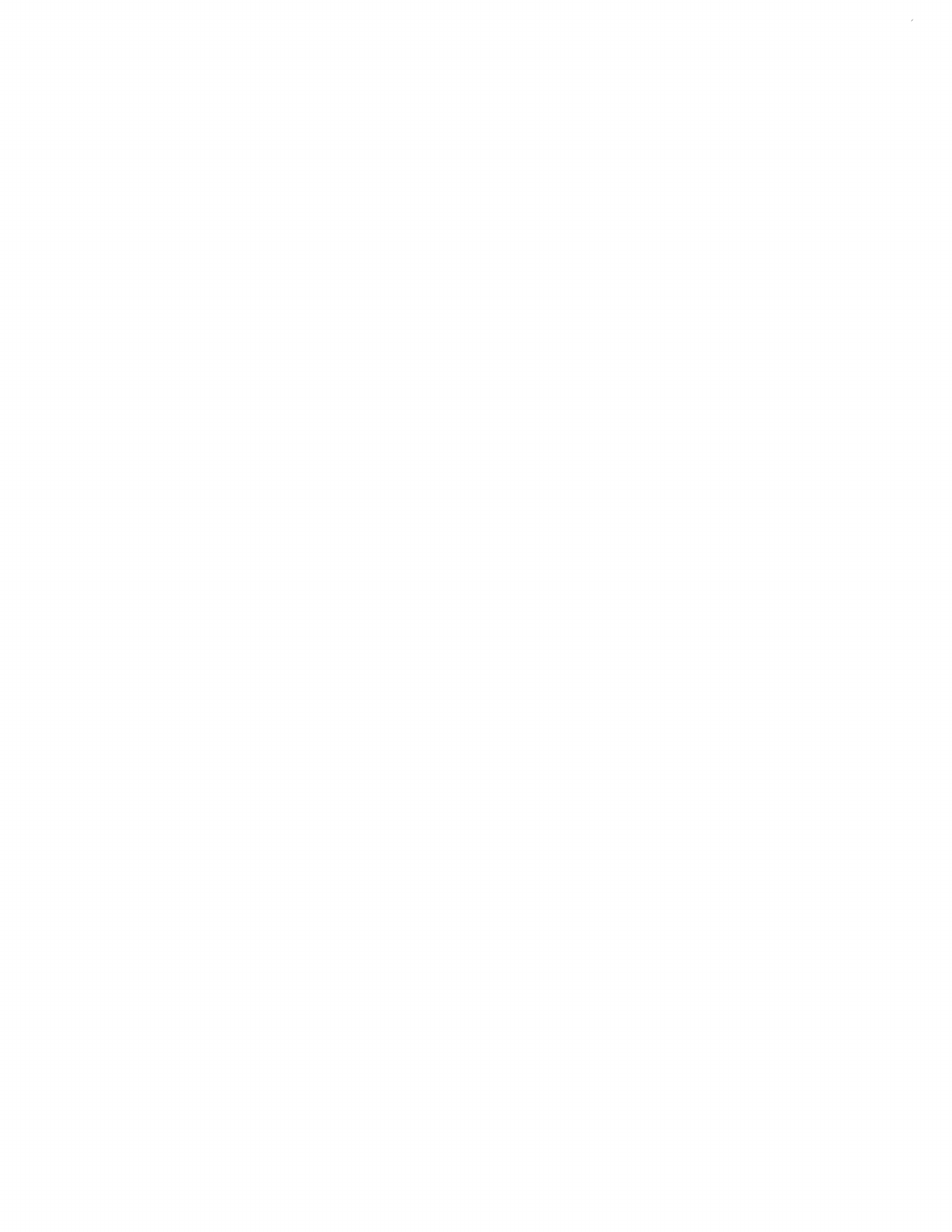which excludes Management and some other staff members of the NBC for the past five (5) years. This denotes that all employees within the bargaining unit received an amount of N\$ 9.5 million per annum for the past five (5) years. These are employees who are on the conventional pay structure. Even in this current financial year, the Board of Directors and the Management didn't refuse to make this payment of about N\$ 9.5 million to that cluster of employees. This group of staff members have contracts that run up until their retirement.

- 8. The Director General, the rest of Top Management and some other staff members totaling twenty-six (26) who opted to be on the Total Cost to Company (TCTC) pay structure, have for example, five (5) year fixed-term contracts with no guarantee of employment or extension of their contract after their five (5) year contracts end. Part of their conditions read that they shall receive an incentive pay based on how the business is performing. From the N\$ 53 million, the TCTC group only received N\$ 5.4 million calculated against a five (5) year period. This ordinarily says that N\$1.08 million has been expended per annum which was only paid out in this current financial year but was delayed for a period of five (5) years before being considered by the Board. It is also very important to note that only 50% of the amount for which the employees on TCTC qualify was paid out which they accepted when informed about the general economic conditions of the country. The total amount of N\$ 5.4 million was hence paid to management and other employees on TCTC.
- 9. The rest of the employees received 100% of their guaranteed bonuses and other payment such as merit increases religiously for the same five (5) year period annually.
- 10.As we all know, the Namibian Broadcasting Corporation (NBC) is established in terms of Section 2 of the Namibian Broadcasting Act (Act No.9 of 1991) with the aim to carry on a broadcasting service and is indeed a creation of statute. Therefore, the NBC is limited in its activities and operations to what is provided for in the establishing Act and especially as far as commercial activities are concerned. In terms of section 5 of the Broadcasting Act, NBC's operational affairs are directly managed via the strategic direction given by the Board of Directors as the supreme appointing authority within the NBC.
- 11. In adherence to the above, broad consultations took place starting with the previous Board as early as in the year 2018 on this matter, again at the Board Remuneration Committee (REMCO) of 28th February 2019 and continued with the new Board regarding the outstanding contractual incentives for all staff on Total Cost To Company remuneration including those who are on the Conventional/Basic pay structure. Legal obligations that arises from contracts are fulfilled in terms of this respective contracts.
- 12.Question2: What justified the Board's decision to award hundreds of thousands of dollars to NBC top management seeing that the broadcaster lost between N\$30-N\$40million in the past year? And what Yardstick was used to measure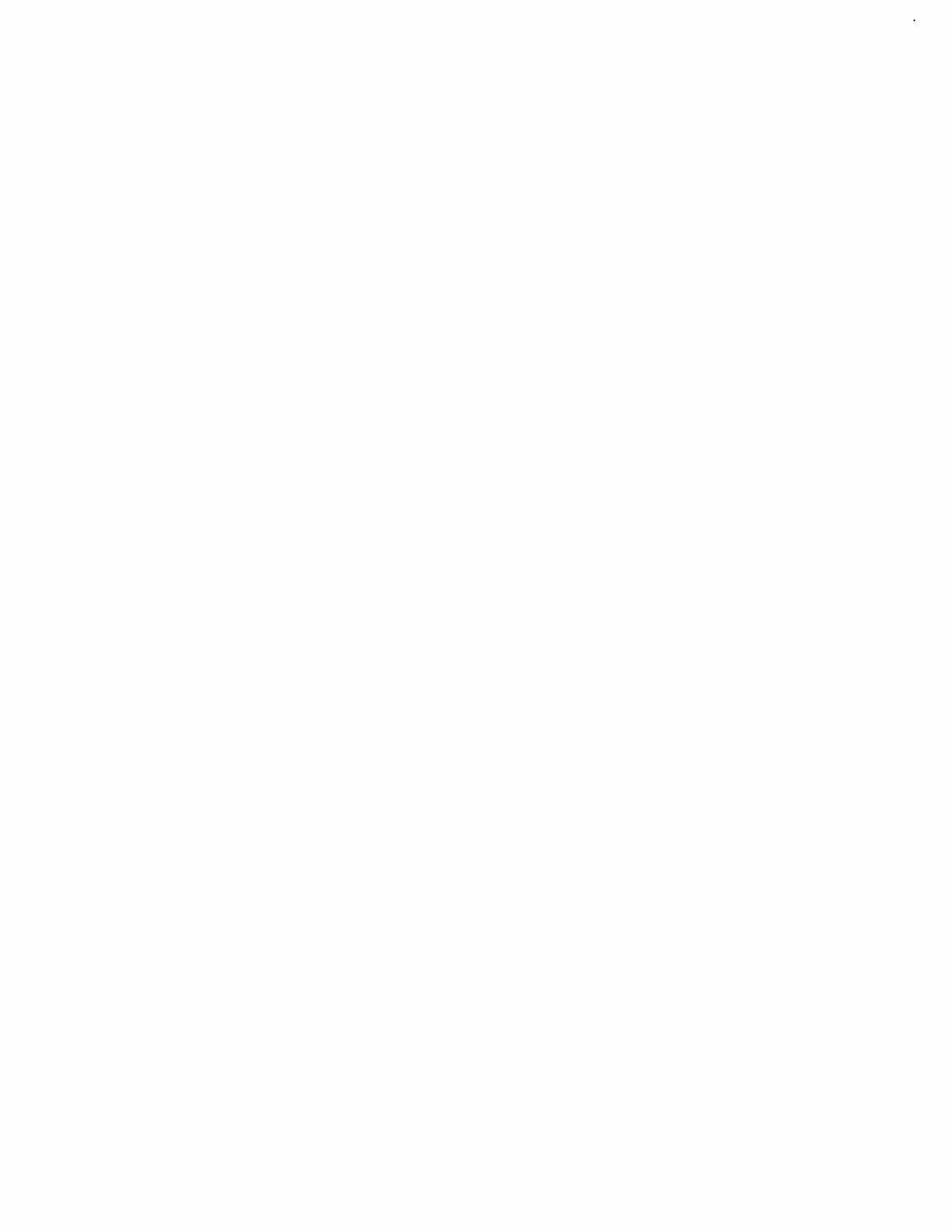that they indeed qualify for performance bonuses? The Board only served for two months before approving these payments, what was the justification of paying N\$5.4 million to 16 managers while the general workers have been demanding a salary increment for the past 3 years?

Answer: As indicated earlier, these payments were not limited to top management only but also to job levels below and were delayed for a period of five (5) years looking at how own revenue generation would proceed and grow. These payments should not be looked at in isolation but must form part of the overall N\$ 53 million paid over the past five years. It is also important to note that all other employees within the NBC who are outside the TCTC group, have diligently received their 13<sup>th</sup> Cheques /Bonuses and Notch Increases (Merit Increases) for the past five years totaling N\$ 47.6 million while the TCTC only received N\$ 5.4 million for the same period.

- 13.lt should be noted that due to the negative impact of COVID-19, the real GDP was expected to contract by 6.9 percent in 2020, this was as per the Bank of Namibia Economic Outlook Update for April 2020. At the time, i.e., in the first quarter of the Calendar year 2020, the Director General projected a possible potential loss of N\$ 30 million to N\$ 40 million as a result of the impact of Covid-19 would have on the NBC's ability to generate own revenue. We are all aware that the country went into full lockdown on the 28th of March 2020 and most of the clients that does business with the NBC through advertisement immediately cancelled their campaigns for both radio and television. It was against this background that business would potentially be impacted negatively and by so doing would have an impact on the NBC's abilities to reach its targets. Again, this was a business prediction which is normal.
- 14.The general assumption therefore was that the NBC would have generated about N\$55 million to about N\$66 million for the current financial year depending on the resilience of the market. However, the actuals for the period under review, came out differently and the NBC has seen a growth pattern in own revenue which indicates that the entity will surpass the N\$90 million mark from own revenue based on the current trends.
- 15.The NBC's total revenue consists of the GRN subsidy and own generated revenue. The corporation has consistently generated revenue above N\$100 million from 2016/17 to 2019/20 financial year coming from a base of about N\$ 83 million and this refers to NBC's own financial performance (outside the GRN subsidy) which serves as the basis for the contractual performance bonuses as well as the 13th Cheques /bonuses and notch/merit increases which are not mentioned for obvious reasons.
- 16.lt is also on record that the NBC employees received a six (6) percent salary increase in October 2018.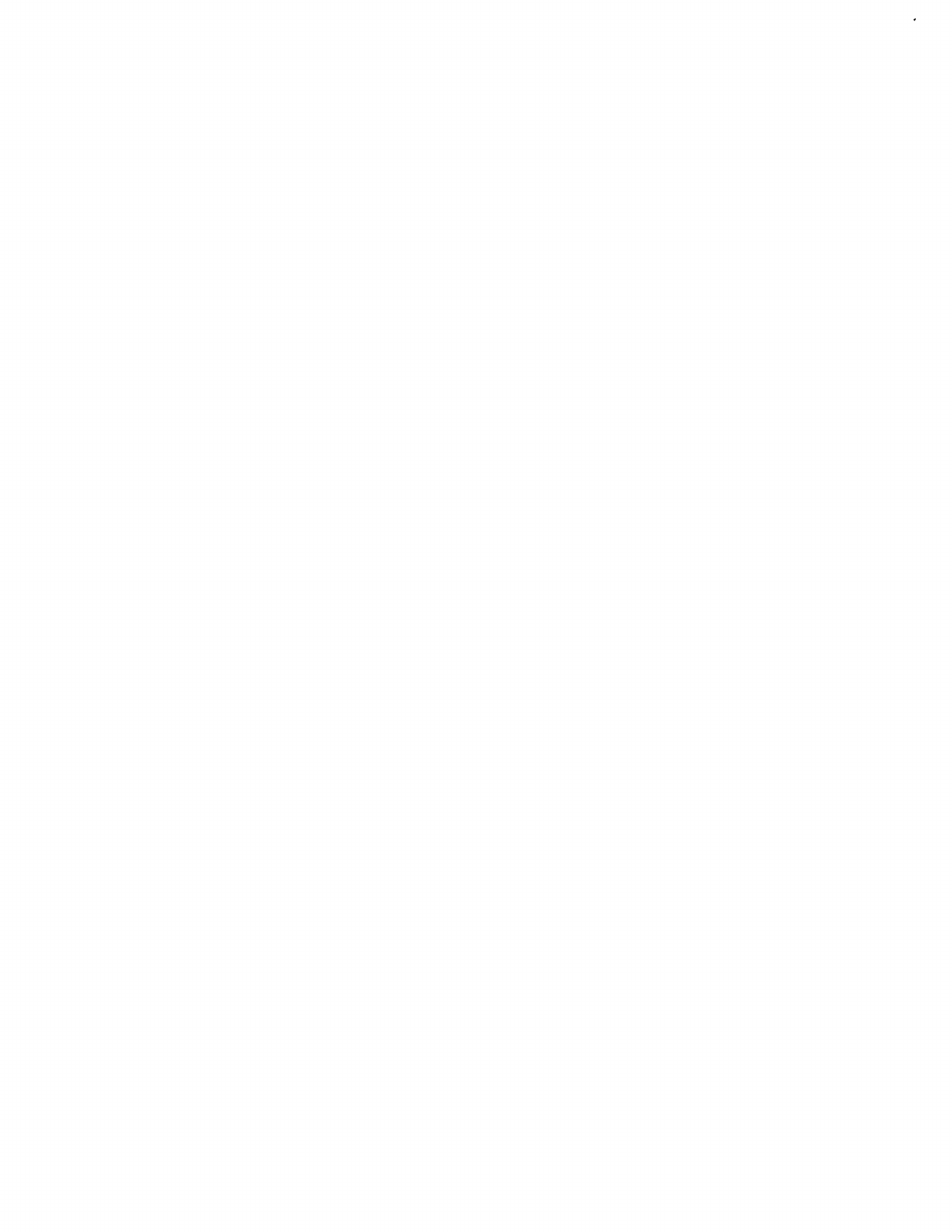17.Therefore, although the current Board which includes two members who were part of the previous Board, served for three (3) months at the time of approval, the Board just finalized outstanding matters derived from the activities of their predecessor.

# 18.Question 3: The Director-General's contract was only renewed in October 2020, so how was he awarded a performance bonus after only 4 weeks of working?

Answer: It is important to note that, performance bonus/incentives are paid for the performance of a business/staff relating to past performance and not for a time that is still to come. The Director-General of the NBC was appointed on the 1<sup>st</sup> of October 2015 for a fixed term of five (5) years for which the performance bonus was paid. Therefore, during the current period, the Director-General has not received any incentive payments.

19.Question 4: Is it proper and fair that a selected few elites got bonuses of N\$5.4 million while the NBC is pleaded poverty and insufficient funds to employ over a hundred interns permanently who have been in the employ of the NBC for the past 10 years? Is it justifiable that N\$5.4 million goes to into the pocket of a selected few while the institution cannot agree to pay the workers sufficient salaries as they are demanding?

Answer: As explained earlier on, all NBC staff have received an amount totaling N\$ 53 million for 13<sup>th</sup> Cheques/ Bonuses, Notch Increases (Merit increases) and incentive payments, of which N\$ 47.6 million for the past five years went to the majority of staff who NAPWU Members and are in the Bargaining Unit. These staff members are on the Conventional Pay Structure and have contracts which ends when they retire. This means that every year for the past five years, this group received N\$ 9.5 million and on top of that there was a salary increase of 6% in October 2018

- 20. The reference to "elites got bonuses" is also misplaced in that the majority of staff who received the contractual performance incentive on the TCTC are not part of the executive team. They are just like the members of the Executive Team on the TCTC remuneration structure. Equally, they do not qualify for the annual automatic merit/notch increases of between 3.5% to 4% like the rest of the qualifying staff on the Conventionallbasic salary plus benefits. The TCTC group only have five-year contracts with no guarantee of work, beyond their five (5) contracts.
- 21. On the issue of contract employees, I am aware that both the Board and Management are busy with this matter and that they are looking at means of how best not to put people in the street. The Board and Management could have terminated these contracts during the introduction of the austerity measures some years ago but chose not to do so. However, the plan is still in motion to downsize staff numbers without direct termination and the process involved is looking at natural attrition and taking advantage of those who retire and seek for early retirement.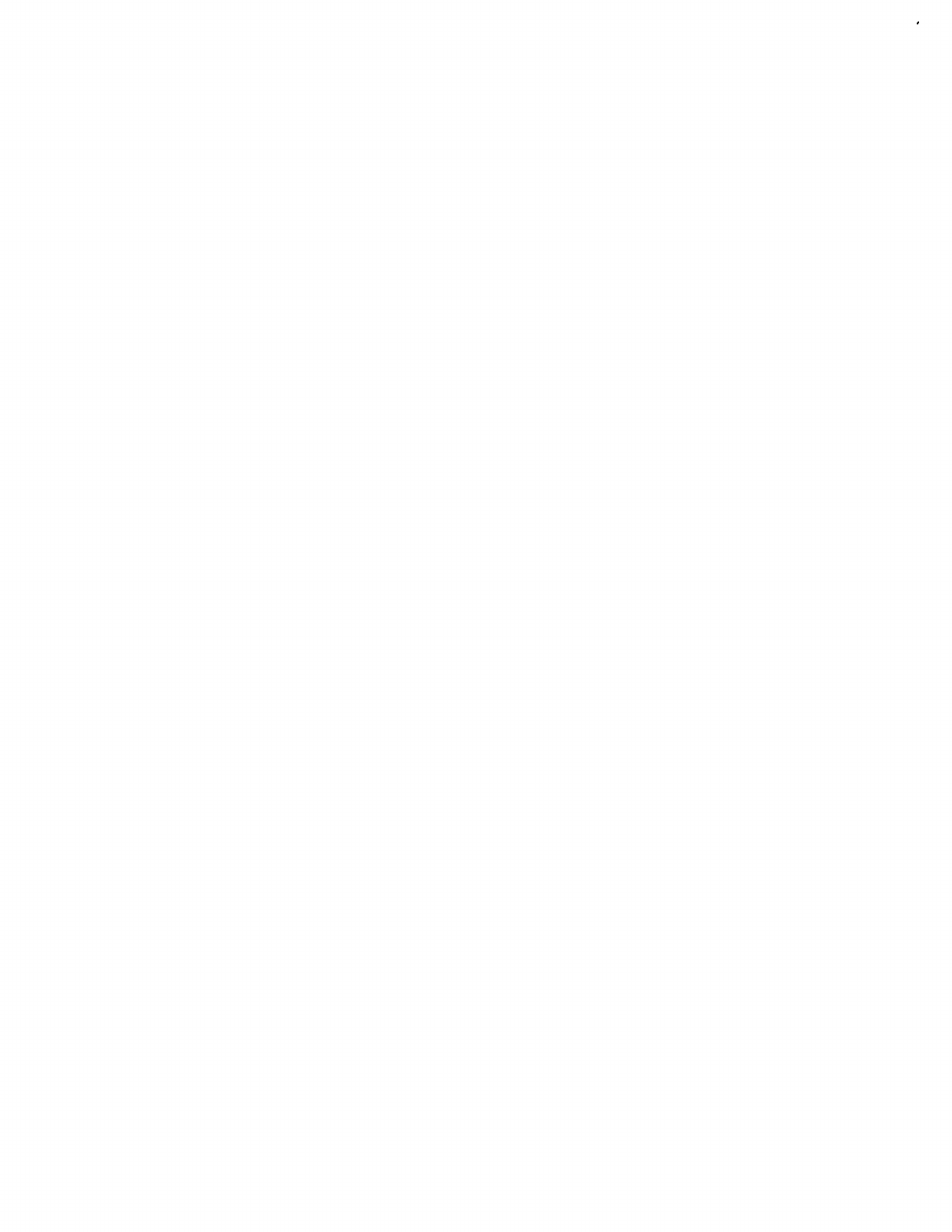- 22.Regarding salary increase demands, the NBC Board and Management is of the view that salary increases cannot be sustained in view of the high financial impact and especially the above inflationary demands. However, in order to assist employees during these times of uncertainty, Board and Management proposed a once off payment of N\$ 7.6 million, ranging between N\$15 000 and N\$20 000 per employee falling within the bargaining unit. The once off payment is depended on funding being secured and the Board being prudent in executing its fiduciary duties, will not act in a reckless manner by awarding the salary demands to the demise of NBC.
- 23.This proposal was rejected by the union representing the employees and instead they are now demanding an 8% salary increase plus benefits with a financial impact of about N\$ 40 million.

# 24.Question 5: seeing that this is a gross erosion of good governance; will anyone be held accountable for approving these performance bonuses?

Answer: The Board of Directors have an implicit obligation to ensure that the NBC is run in the best interest of the Shareholders (Government). Therefore, the approvals of bonuses/incentives to employees on TCTC is far from what the Hon. Kauandenge is branding as gross erosion of good governance. The Board of Directors have thoroughly applied their minds and were within the powers vested in them when they approved the incentives for the employees on TCTC for the past 5 years totaling to N\$5.4 million. The same Board by way, did not reject the N\$9.5 million of 13th Cheques /Bonuses and Notch Increases for staff members who are on the Conventionallbasic pay structure for this financial year.

### 25.Question 6: Are you aware that there is mass victimization of shop stewards at the NBC just because they decided to stand up for their rights and that of their fellow workers?

Answer: On this matter, I have been briefed in full by the Chairman of the Board on behalf of his fellow Board Members. I am aware that tension is normally exceedingly high when employer/employee and the Union are negotiating. So far, the NBC Management have created an enabling environment within, which the employees are motivated to do a good job. Surely like in any other institution there will those who may regard themselves above law and obviously relevant policies are in place to address such.

26. The NBC also do have a Recognition Agreement in place with the union, and therefore the rights of shop stewards to carry out their duties is recognized and allowed as such. Furthermore, the NBC has a grievance procedure in place which forms part of the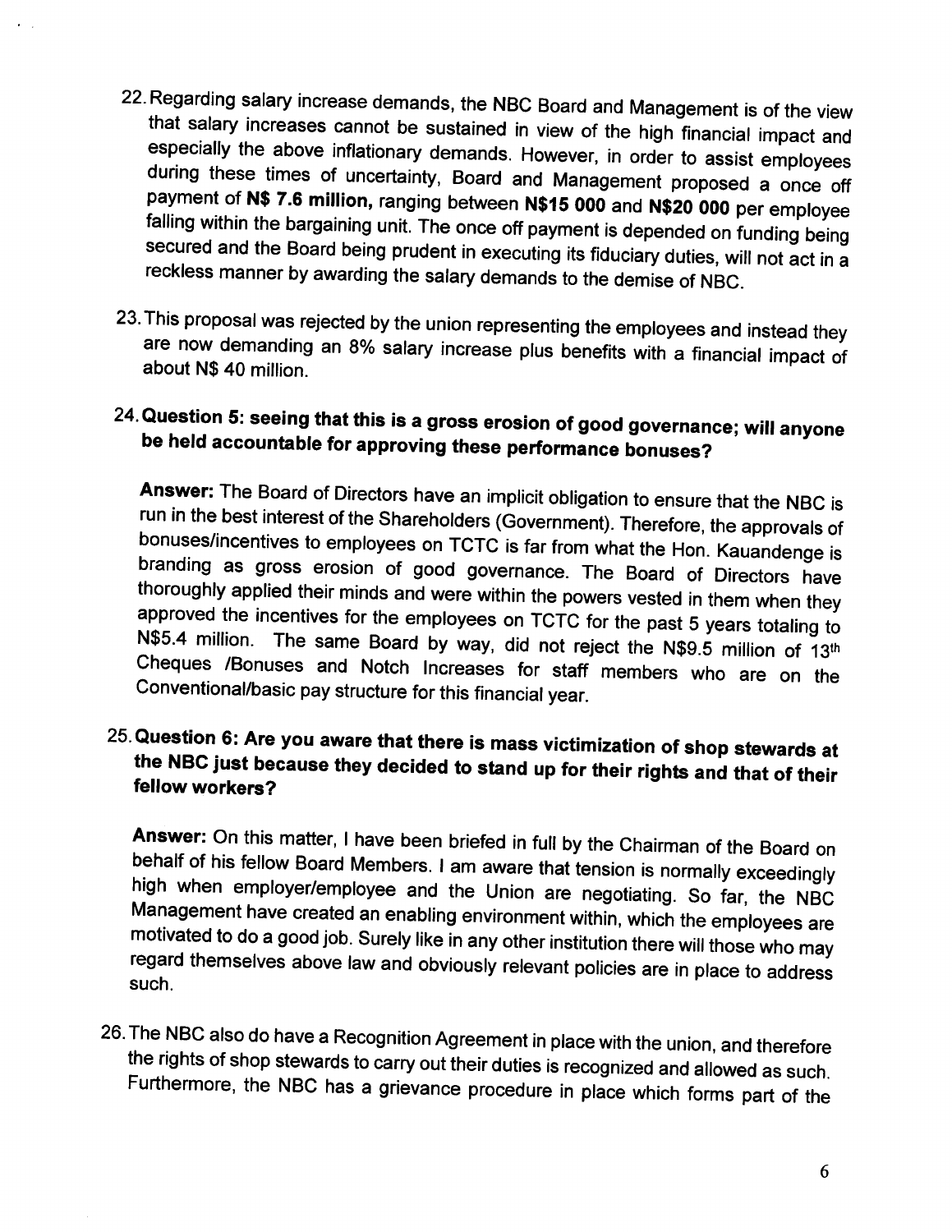Ŷ.